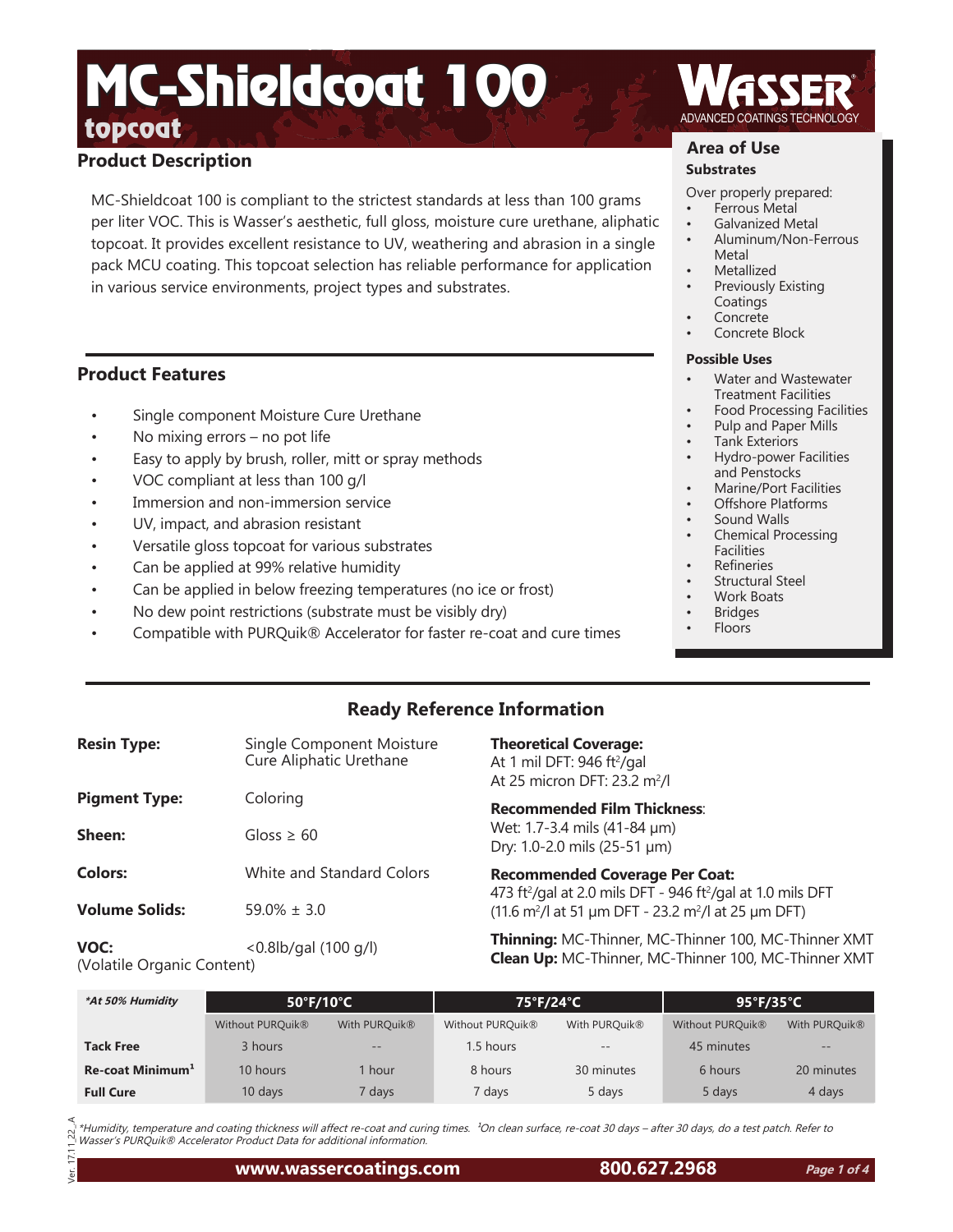## **Recommended Systems**

## **Ferrous Metals (New Construction / Full Removal):**

| 1st Coat: MC-Zinc 100       | 3.0-5.0 mils DFT  |
|-----------------------------|-------------------|
| Or MC-Miozinc 100           |                   |
| 2nd Coat: MC-Ferrox B       | 3.0-5.0 mils DFT  |
| 3rd Coat: MC-Shieldcoat 100 | 1.5-2.0 mils DFT  |
| Total System DFT:           | 7.5-12.0 mils DFT |
|                             |                   |

#### **Ferrous Metals (Overcoat):**

| 1st Coat: MC-Miozinc 100 (Spot Prime) | 3.0-5.0 mils DFT  |
|---------------------------------------|-------------------|
| 2nd Coat: MC-Miomastic 100            | 3.0-5.0 mils DFT  |
| 3rd Coat: MC-Shieldcoat 100           | 1.5-2.0 mils DFT  |
| Optional:                             |                   |
| 4th Coat MC-Shieldcoat 100            | 1.5-2.0 mils DFT  |
| Or MC-Antigraffiti 100                |                   |
| Total System DFT:                     | 9.0-14.0 mils DFT |
|                                       |                   |

### **Aluminum/Non-Ferrous Metals/ Galvanized Metal:**

| 1st Coat: MC-CR 100         | 3.0-4.0 mils DFT     |
|-----------------------------|----------------------|
| 2nd Coat: MC-Shieldcoat 100 | $1.5 - 2.0$ mils DFT |
| Total System DFT:           | 4.5-6.0 mils DFT     |
| 1st Coat: MC-Ferrox B 100   | 3.0-5.0 mils DFT     |
| 2nd Coat: MC-Shieldcoat 100 | $1.5 - 2.0$ mils DFT |
| Total System DFT:           | 4.5-7.0 mils DFT     |
|                             |                      |

### **Concrete1 (Interior/Exterior):**

| 1st Coat: MC-CR 100<br>2nd Coat: MC-Shieldcoat 100<br><b>Optional Clear Coat</b>         | 3.0-4.0 mils DFT<br>1.5-2.0 mils DFT |
|------------------------------------------------------------------------------------------|--------------------------------------|
| 3rd Coat: MC-Antigraffiti 100                                                            | 1.5-2.0 mils DFT                     |
| Total System DFT:                                                                        | 6.0-8.0 mils DFT                     |
| 1st Coat: MC-Shieldcoat 100<br>2nd Coat: MC-Shieldcoat 100<br><b>Optional Clear Coat</b> | 1.5-2.0 mils DFT<br>1.5-2.0 mils DFT |
| 3rd Coat: MC-Antigraffiti 100                                                            | 1.5-2.0 mils DFT                     |
| Total System DFT:                                                                        | 4.5-6.0 mils DFT                     |

1. Prime coat for concrete may be reduced up to 25% to facilitate coating penetration. Subsequent coating applications may be reduced as necessary up to 10%. Thin in accordance with local and federal regulations.

\*Other Systems are available. Contact your Wasser Representative to answer any questions.

## **Compatible Coatings**

| <b>Primers:</b>  |
|------------------|
| MC-Zinc 100      |
| MC-Miozinc 100   |
| MC-Ferroclad 100 |
| MC-Universal100  |
| MC-Prepbond 100  |

**Intermediates:** MC-CR 100 MC-Ferrox B 100 MC-Miomastic 100

**Clear Finish Topcoats: Compatible Thick Film Products:** MC-Antigraffiti 100

Polyflex 102 Rapid Thane Polyflex 201 PW Polyflex 202 High Chem Polyflex 401 Polar Serve

## **Surface Preparation**

**Coating Accelerator** PURQuik® Accelerator

### **Ferrous Metal**

Apply to clean, dry, Wasser recommended primers. Refer to the primer Product Data for additional information.

### **Aluminum/Galvanized/Non-Ferrous Metals**

Prepare surfaces using SSPC-SP1 Solvent Cleaning and SSPC-SP12/NACE No. 5 Low Pressure Water Cleaning methods to remove surface contamination. Supplement weathered galvanized surface preparation with SSPC-SP2 and 3 Hand and Power Tool cleaning to remove excessive corrosion and impart surface profile on bare metal. Supplement new galvanized surface cleaning with SSPC-SP16 to impart surface profile and support mechanical adhesion.

## **Concrete/Concrete Block**

The surface must be dry, free of surface contaminants, and in sound condition. Grease, and oil should be removed by ASTM D4258-83 (Re-approved 1999) and release agents should be removed by ASTM D4259 - 88 (Re-approved 1999). Refer to SSPC-SP13/NACE No 6 mechanical or chemical surface preparation methods for preparing concrete to suitable cleanliness for intended service. Surface preparation methods should impart sufficient surface profile for mechanical adhesion to occur. Ensure surface is thoroughly rinsed and dry prior to coating application. Allow a minimum 7 - 14 days cure time for new concrete prior to preparation and application.

### **Previously Existing Coatings**

Prepare surfaces using SSPC-SP12/NACE No. 5 Low Pressure Water Cleaning methods to remove surface contamination. Supplement SSPC-SP 12 LPWC with SSPC-SP1 Solvent Cleaning and SSPC-SP2 and SSPC-SP3 Hand and Power Tool clean areas of corrosion and loose or flaking paint (feather edges of sound, existing paint back to a firm edge). Spot prime clean, bare metal with Wasser recommended primer. Sand glossy surfaces to provide profile. Apply a test sample to a small area to determine coating compatibility.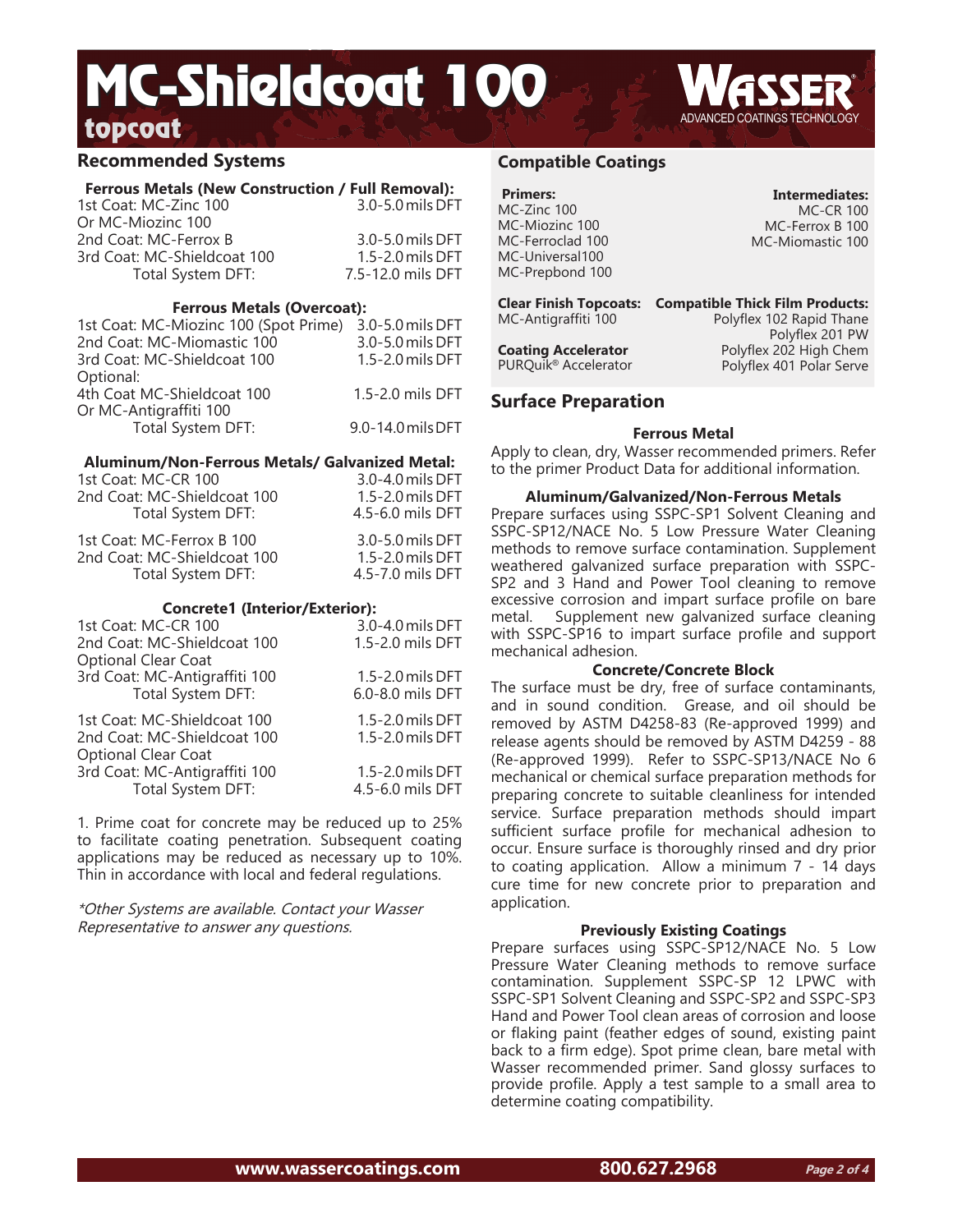## **Good Practices**

MC-Shieldcoat 100 is designed for application to a variety of substrates and tightly adhering, previously existing coatings. Apply a test sample to a small area to determine coating adhesion and/ or compatibility. Spot prime any areas cleaned to bare metal with a Wasser recommended primer.

The surface to be coated must be dry, clean, dull, and free from dirt, grease, oil, rust, mill scale, salts or any other surface contaminants that interfere with adhesion.

Ensure welds, repair areas, joints, and surface defects exposed by surface preparation are properly cleaned and treated prior to coating application.

Consult the referenced standards, SSPC-PA1 and your Wasser Representative for additional information or recommendations.

## **Application Information**

MC-Shieldcoat 100 can be applied by brush, roll, airless spray, mitt and conventional spray methods. Follow proper mixing instructions before applying.

## **Mixing:**

Material temperature must be 5°F above the dew point before opening and agitating. Power mix thoroughly prior to application. **Do not keep under constant agitation.** Apply a 2-4 oz solvent float over material to prevent moisture intrusion and cover pail.

## **Brush/Roller:**

Brush: Natural Fiber Roller: Natural or synthetic fiber cover Nap:  $\frac{1}{4}$ " to  $\frac{3}{8}$ "<br>Core: Phenolic Phenolic Reduction: Typically not required. If necessary, reduce with MC-Thinner 100.

## **Airless Spray:**

Pump Ratio: 28 - 40:1 2400-2800 psi Hose:  $\frac{1}{4}$ " to  $\frac{3}{8}$ " Tip Size: 0.07-0.015 Filter Size: 60 mesh (250 μm) Reduction: Typically not required. If necessary, reduce with MC-Thinner or MC-Thinner 100.

## **Conventional Spray/HLVP:**

| Fluid Nozzle:                                           | E Fluid Tip                 |  |
|---------------------------------------------------------|-----------------------------|--|
| Air Cap:                                                | 704 or 765                  |  |
| Atomizing Air:                                          | 45 - 75 lbs.                |  |
| Fluid Pressure:                                         | $15 - 20$ lbs.              |  |
| Hose:                                                   | $\frac{1}{2}$ " ID; 50' Max |  |
| Reduction: Typically not required. If necessary, reduce |                             |  |
| with MC-Thinner or MC-Thinner 100.                      |                             |  |

### **Reducer:**

MC-Thinner, MC-Thinner 100, (if VOC regulations restrict thinning, use MC-Thinner XMT). Reduction is typically not required. If necessary, thin up to 15% with recommended thinner. Thin in accordance with local and federal regulatory standards.

### **Clean up:**

MC-Thinner, MC-Thinner 100. If Wasser thinners are not available, use MEK, MIBK, Xylene, or a 50:50 blend of Xylene and MEK or MIBK, or acetone for clean up only. Do not add unauthorized solvents to a Wasser coating.

## **Application Conditions**

**Temperature:** 20°- 100° F (-8°- 38° C). This temperature range should be achieved for ambient, surface and material temperature. Substrate must be visibly dry and frost free. On applications below 33° F (0.5° C), Steel temperatures should be 5°F above the dew point temperature. MC-Thinner 100 is recommended for spray application in temperatures above 90° F.

## **Relative Humidity:** 6% - 99%.

**Coating Accelerator:** PURQuik® Accelerator. See Wasser's PURQuik® Accelerator Product Data for information.

**Storage:** Store off the ground in a dry, protected area in temperature between 40 - 100<sup>o</sup>F (4 - 38<sup>o</sup>C). MCU containers must be kept sealed when not in use. Use a solvent float to reseal partial containers.

**www.wassercoatings.com 800.627.2968**